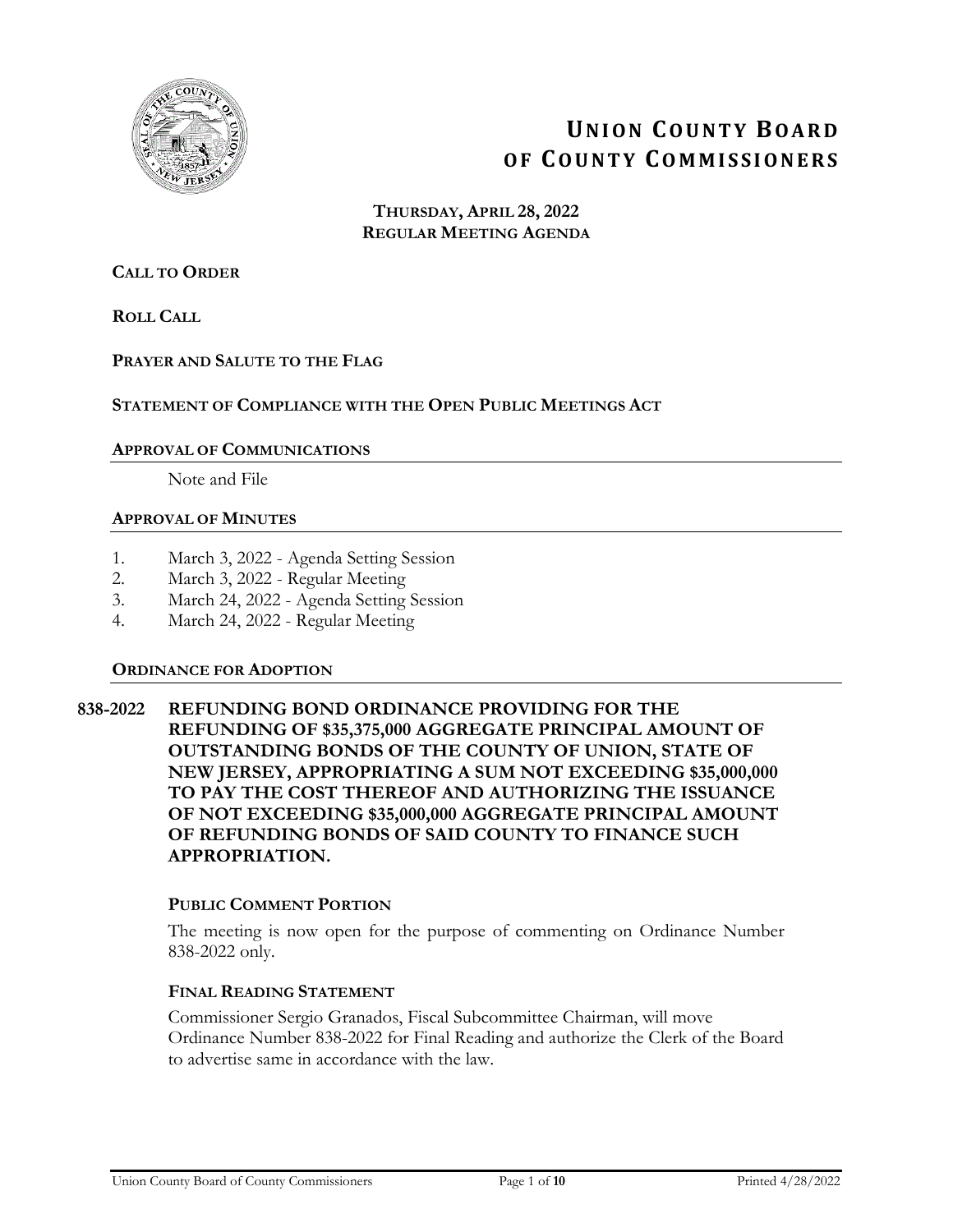# **PUBLIC COMMENT PORTION**

The meeting is open for the purpose of commenting on resolutions being offered for adoption and on any governmental issue that a member of the public feels may be of concern to the residents of the county.

#### **RESOLUTIONS FOR ADOPTION**

The following resolutions are being offered for adoption:

- **2022-322 COMMISSIONER JAMES BAKER JR:** Authorizing the County Manager to endorse the Union County FY2023 DMHAS Youth Leadership Spending Plan and to apply for and to accept FY2023 DMHAS Youth Leadership Grant funding and execute the State of New Jersey, Governor's Council on Substance Abuse (GCADA) subcontracts in the amount of not to exceed \$51,044.00 for the period of July 1, 2022 to March 14, 2023; and to further authorize the County Manager to transfer funds among the municipalities listed during the contract period should service needs change and/or if any of the listed municipality/agencies fail to meet contractual obligation.
- **2022-323 COMMISSIONER JAMES BAKER JR:** Authorizing the County Manager to apply for, accept funding and enter into a contract with the State of New Jersey, Governor's Council on Alcoholism and Drug Abuse (GCADA), FY2023 DMHAS Youth Leadership Grant in the amount of \$53,720.00 for the period of July 1, 2022 through March 14, 2023.
- **2022-324 COMMISSIONER SERGIO GRANADOS:** Authorizing the County Manager to enter contract with ADANI Systems, Inc., Conroe, TX for the purchase of a CLEARPASS-FULL BODY SECURITY SCREENING for use in the Jail under State Contract # 17-FLEET-00779, in an amount not to exceed \$131,000.00.
- **2022-325 COMMISSIONER SERGIO GRANADOS:** Amending Resolution 2021-861 to deobligate \$250,000.00 from the 2022 United Way of Greater Union County Family Support and Prevention (FSP) Program.
- **2022-326 COMMISSIONER SERGIO GRANADOS:** Amending Resolution Number 2021-0157, a contract with the United Way of Greater Union County for the 2021 Union County Family Support and Prevention (FSP) Program to reflect a six (6) month extension to the contract through June 30, 2022 and to increase the contract amount by \$125,000.00 for a new total contract not to exceed \$375,000.00
- **2022-327 COMMISSIONER SERGIO GRANADOS:** Amending Resolution Number 2020-884 to reflect a two (2) month extension for the 2020 Community Services Block Grant CARES (CSBG-CV) Spending Plan through September 30, 2022; with no increase to the overall spending plan.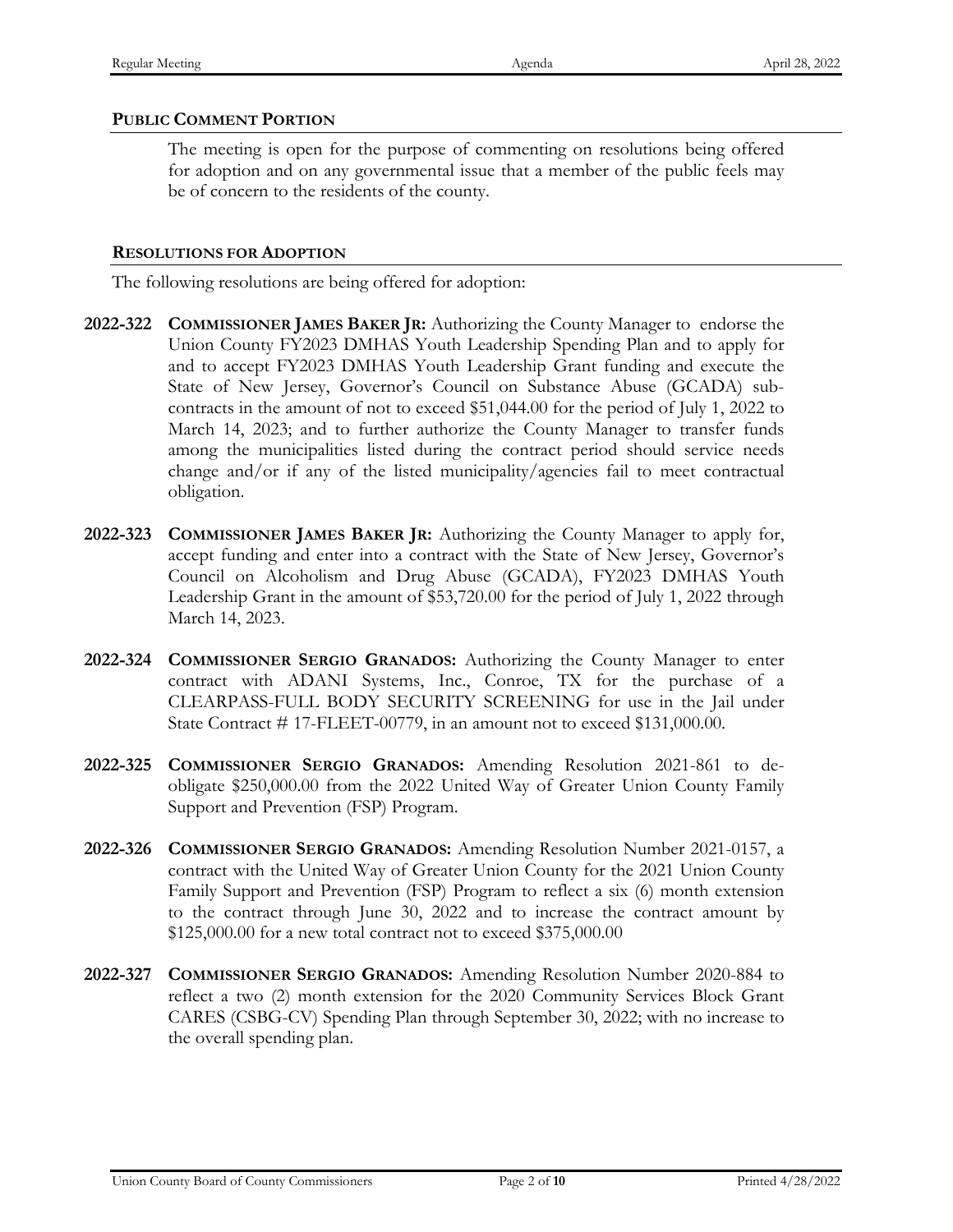- **2022-328 COMMISSIONER BETTE JANE KOWALSKI:** Authorizing the County Manager to award the proposed contract obtained through advertised public bidding in accordance with the Local Public Contracts Law N.J.S.A. 40A:11-1 et seq.: Department of Engineering, Public Works and Facilities Management, Division of Public Works to Underground Utilities Corp, Linden, New Jersey for the Stream Stabilization Route 22 Park Project, Township of Scotch Plains, County of Union, New Jersey in an amount not to exceed \$356,180.00 (BA# 4-2022; Union County Engineering Project # 2016-002).
- **2022-329 COMMISSIONER BETTE JANE KOWALSKI:** Authorizing the County Manager to award 2022 History Grants as received by the Office of Cultural & Heritage Affairs to the below listing of sixteen (16) applicants in the amount of not to exceed \$55,500.00.
- **2022-330 COMMISSIONER BETTE JANE KOWALSKI:** Authorizing the County Manager to enter into a contract with Mainline Commercial Pools, King of Prussia, PA, to provide BECs System 5 pool controller for Wheeler Spray Park in an amount not to exceed \$6,077.00.
- **2022-331 COMMISSIONER BETTE JANE KOWALSKI:** Authorizing County Manager to execute an Agreement with the American Water Company Allowing it to renovate their existing Pump Station (per Easement) in the Mountainside section of the Watchung Reservation.
- **2022-332 COMMISSIONER BETTE JANE KOWALSKI:** Authorizing the County Manager to execute a License Agreement with DEWLAX, Inc. to hold a Girl's Lacrosse Tournament at Oak Ridge Park on April 30, 2022 through May 1, 2022.
- **2022-333 COMMISSIONER BETTE JANE KOWALSKI:** Authorizing County Manager to enter into a Temporary Work Area Agreement with the N.J. Department of Transportation for the replacement of the adjacent bridge on Rt. 22 at Echo Lake Park.
- **2022-334 COMMISSIONER BETTE JANE KOWALSKI:** Authorizing County Manager to enter into an Agreement with the City of Linden for the installation of a police camera in Warinanco Park.
- **2022-335 COMMISSIONER BETTE JANE KOWALSKI:** Authorizing the County Manager to execute an Agreement with the Borough of North Plainfield to have its Community Day Firework Display at Green Brook Park on Saturday, July 9, 2022, with a proposed rain date of Sunday, July 10, 2022.
- **2022-336 COMMISSIONER LOURDES M. LEON:** Authorizing the County Manager to award a contract to Netta Architects, Mountainside, New Jersey to provide Architectural Services for the New Annex Courthouse Roof Replacement, City of Elizabeth, County of Union, New Jersey for an amount not to exceed \$54,300.00 (Union County Engineering Project Number 2022-003).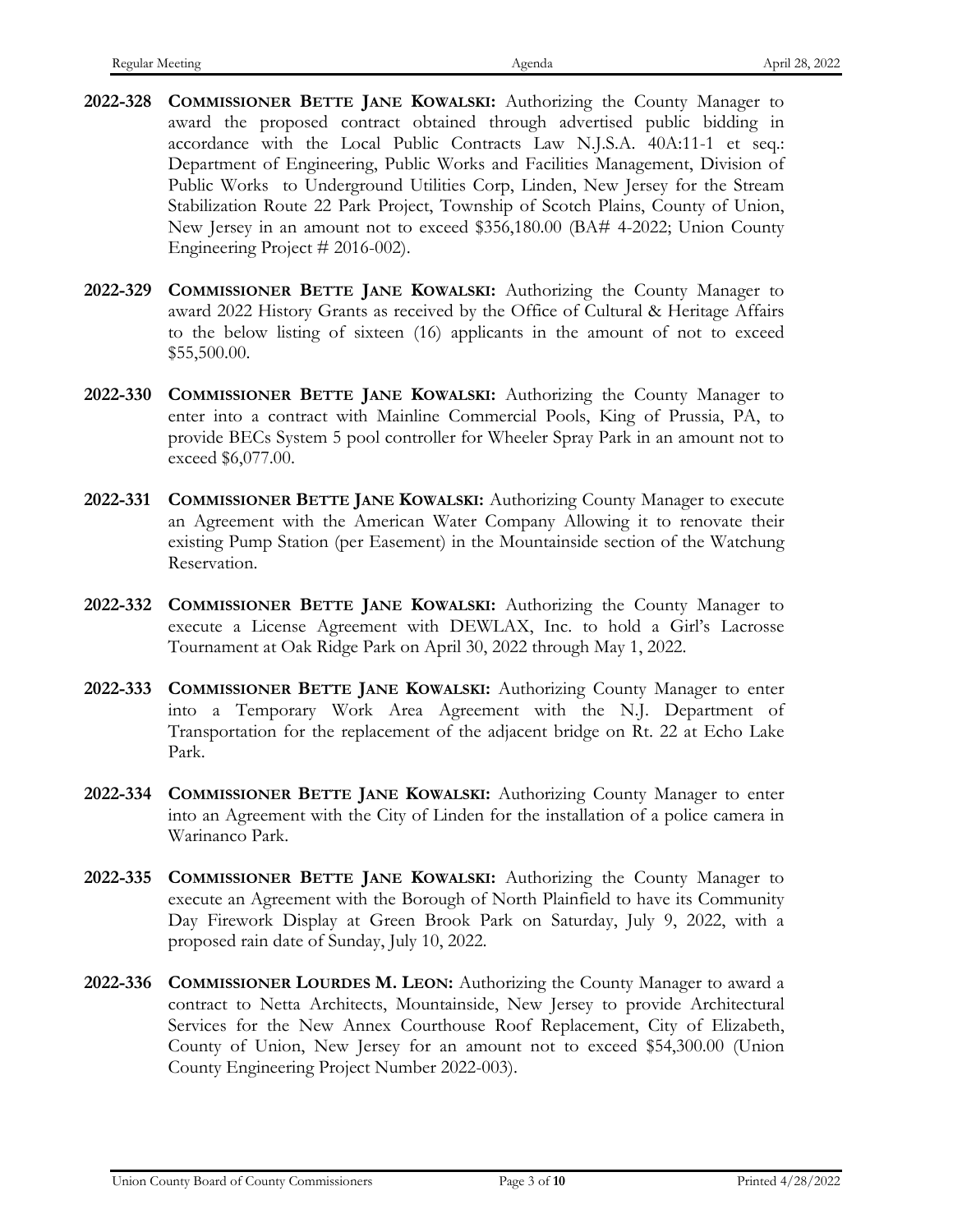- **2022-337 COMMISSIONER LOURDES M. LEON:** Authorizing the County Manager to award the proposed contract obtained through advertised public bidding in accordance with the Local Public Contracts Law N.J.S.A. 40A:11-1 et seq.,: Department of Engineering, Public Works and Facilities Management, Division of Public Works to Smith-Sondy Asphalt Construction Co. Inc, Wallington, NJ for the 2022 Road Resurfacing Project, Various municipalities, County of Union, New Jersey for an amount not to exceed \$9,532,207.98 subject to the approval of the New Jersey Department of Transportation (BA# 1-2022; Union County Engineering Project # 2020-010).
- **2022-338 COMMISSIONER LOURDES M. LEON:** Authorizing the County Manager to grant permission to the State of New Jersey Department of Environmental Protection and/or its contractors to enter upon certain property at Cedar Brook Park, known as Block 732, Lot 1 in the City of Plainfield, County of Union for the purpose to install, operate and maintain 3 piezometers. Meters need to be installed due to the changes in the ground water levels related to pumping water from the nearby Middlesex Water Company site facility.
- **2022-339 COMMISSIONER LOURDES M. LEON:** Authorizing the County Manager to award the proposed contract obtained through advertising public bidding in accordance with the Local Public Contracts Law, NJSA40A:11-1 et seq: Department of Engineering, Public Works and Facilities Management: Traffic Safety Service, South Plainfield, NJ to provide traffic paint for a contract period of twenty-four (24) consecutive months in the amount of not to exceed \$135,060.40. (UCCP# 12-2022)
- **2022-340 COMMISSIONER LOURDES M. LEON:** Resolution authorizing the Township of Berkeley Heights to hang a banner across Plainfield Avenue from May 7, 2022 until June 10, 2022 advertising the Rescue Squad Recruitment / EMS.
- **2022-341 COMMISSIONER LOURDES M. LEON:** Resolution granting permission to the Township of Berkeley Heights to hang a banner across Springfield Avenue from August 15, 2022 to September 20, 2022 to advertise the Berkeley Heights 5K Charity Road Race & Fitness Walk.
- **2022-342 COMMISSIONER LOURDES M. LEON:** Resolution granting permission to the Township of Berkeley Heights to close Springfield Avenue between Plainfield Avenue and Snyder Avenue on June 5, 2022 from 12:00 pm to 5:00 pm for the annual Block Party.
- **2022-343 COMMISSIONER LOURDES M. LEON:** Resolution granting permission to the City of Linden to close Wood Avenue between Routes 1 & 9 and Gibbons Street on October 23, 2022 from 12:00 pm to 7:00 pm to host the Annual Halloween Parade, with a rain date of October 30, 2022.
- **2022-344 COMMISSIONER LOURDES M. LEON:** Resolution granting permission to the Borough of Roselle Park to close Chestnut Street from Westfield Avenue to Webster Avenue on September 24, 2022 from 8:00 am to 7:00 pm for the 2022 Arts Festival, with a rain date of September 25, 2022.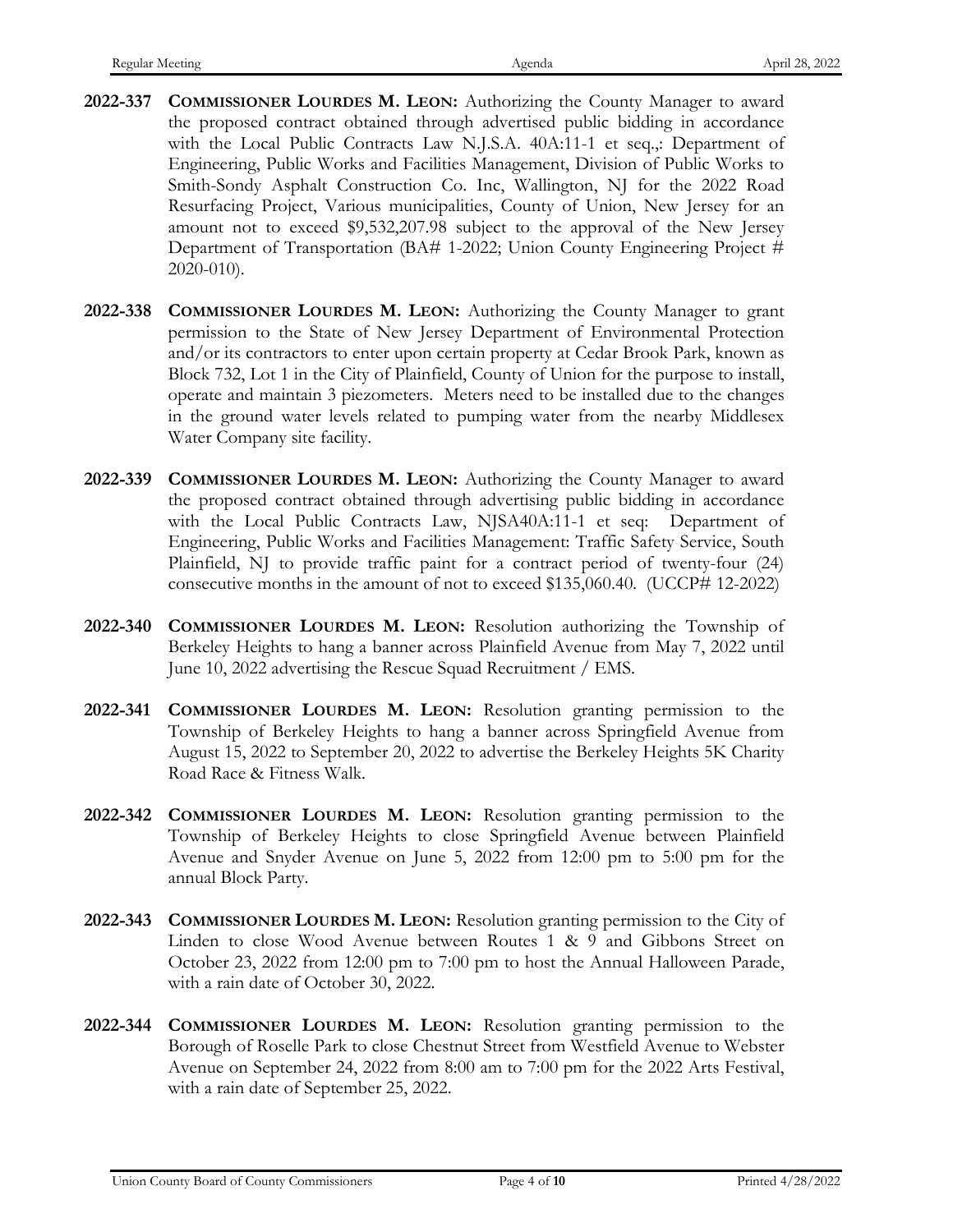- **2022-345 COMMISSIONER LOURDES M. LEON:** Resolution granting permission to the Township of Scotch Plains to close Park Avenue from Westfield Avenue/East 2nd Street to Mountain Avenue on May 30, 2022 from 8:00 am to 12:00 pm for a Memorial Day Parade.
- **2022-346 COMMISSIONER LOURDES M. LEON:** Amending Resolution Number 2022-99, a contract awarded to NJ Advanced Media to revise account numbers only in the amount not to exceed \$21,550.00 with no other changes to the terms and conditions of the agreement.
- **2022-347 COMMISSIONER LOURDES M. LEON:** Amending Resolution Number 2022-123 to reflect an increase in the original Area Plan Contract Spending Plan in the amount of \$828,960.00 for a new total not to exceed \$5,544,076.00 for the period of January 1, 2022 through December 31, 2022.
- **2022-348 COMMISSIONER LOURDES M. LEON:** Authorizing the County Manager to apply for and enter into an agreement with New Jersey Transit to secure grant funding for NJ Transit's Consolidated NJ- Job Access and Reverse Commute (NJ-JARC round 9) Grant Program for SY2023 in the amount of \$300,000.00 with a 100% County match in the amount of not to exceed \$300,000.00 for a total contract of not to exceed \$600,000.00 for the period of July 1, 2022 through June 30, 2023.
- **2022-349 COMMISSIONER ALEXANDER MIRABELLA:** Amending Resolution 2022-219, a contract with Colliers Engineering and Design, Red Bank, New Jersey, to conduct additional required NJDEP-compliant Preliminary Assessment work at the property located at 735-737 Springfield Avenue, Berkeley Heights, New Jersey in the additional amount not to exceed \$59,000.00 for a new contract amount not to exceed \$75,000.00.
- **2022-350 COMMISSIONER ALEXANDER MIRABELLA:** Authorizing the County Manager to enter into a contract with Groundwork Elizabeth, Elizabeth, New Jersey for the administration and implementation of UC Kids Dig In!: Rebuild, Replenish, Regrow to sustain previously awarded school garden grants for post-pandemic improvement in an amount not to exceed \$30,000.00.
- **2022-351 CHAIR REBECCA LYNNE WILLIAMS:** Amending resolution number 2022-127, a contract to Deborah A. White Consulting, LLC, for the provision of Crisis Intervention Team Training to law enforcement and mental health personnel for the period of January 1, 2022 through December 31, 2022, to reflect a change in the accounts only with no changes to the contract amount or other terms and conditions.
- **2022-352 CHAIR REBECCA LYNNE WILLIAMS:** Authorizing the County Manager to enter into a license agreement allowing Hudson County's Public Safety Training Academy to use the Emergency Vehicle Operating Course Track at the Stamler Police Academy.
- **2022-353 CHAIR REBECCA LYNNE WILLIAMS:** Authorizing the County Manager to award funding for the 2022 Infrastructure and Municipal Aid Grant Program in an amount not to exceed \$1,500,000.00 to the twenty-one (21) municipalities in the County of Union.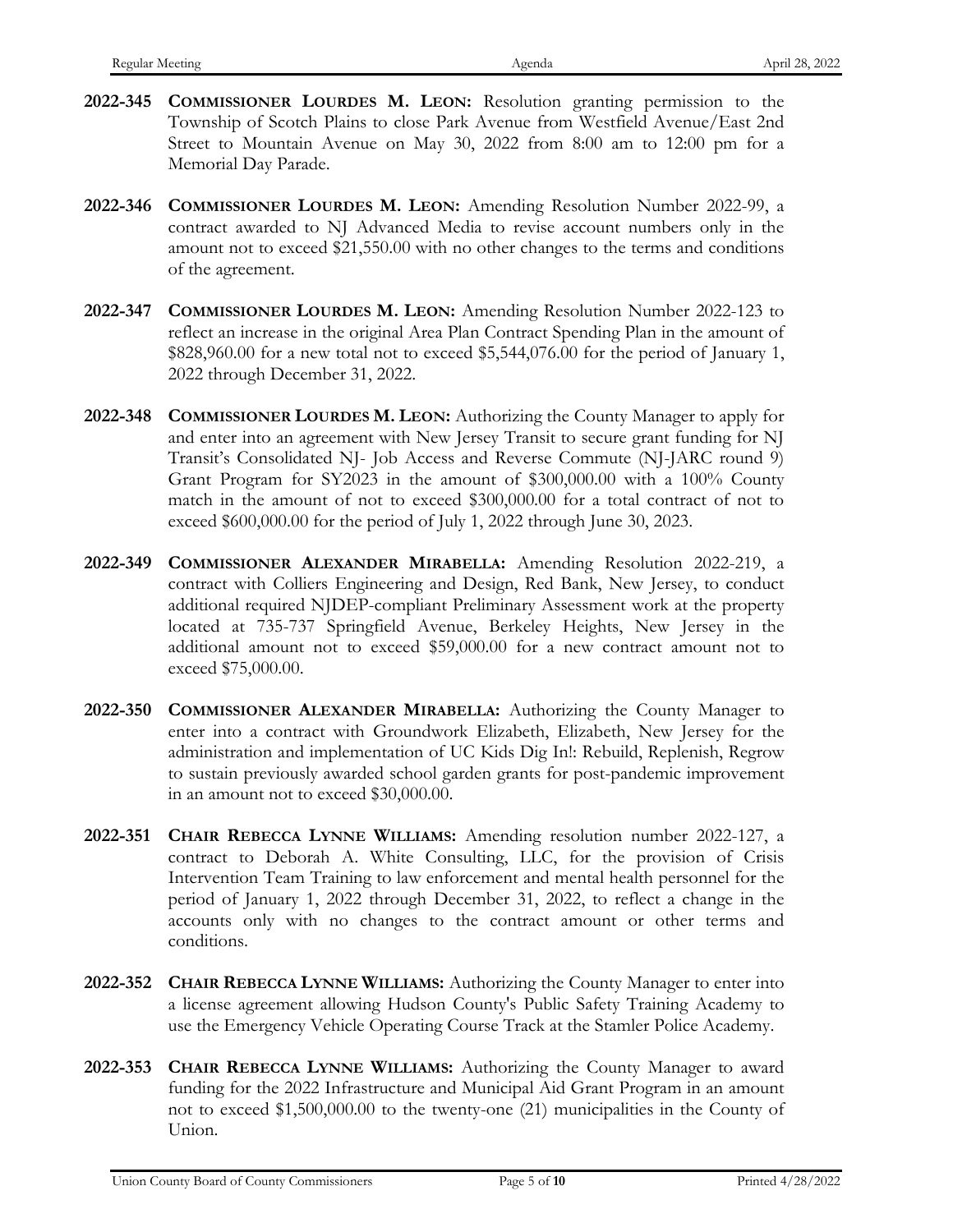- **2022-354 CHAIR REBECCA LYNNE WILLIAMS:** Authorizing the County Manager to sponsor the Union County Educational Services Commission and Overlook Hospital, by providing monetary assistance for the Union County Project SEARCH Program to cover Two Year License/Bodyswaps VR Software, One Year License Virtual Job Shadow.com, and Travel Training (via NJTIP at Rutgers) in an amount not to exceed \$29,638.73.
- **2022-355 CHAIR REBECCA LYNNE WILLIAMS:** Authorizing the County Manager to concur with the Union County Workforce Development Board's action to approve the Revised Program Year 2021 Union County Workforce Development Area Budget through Resolution No. 2022-13—for the purpose of assigning the Work First New Jersey grants the requisite indirect cost rate allowable under the approved Center Service Cost Allocation Plan.
- **2022-356 CHAIR REBECCA LYNNE WILLIAMS:** Resolution appointing Laura Scutari, Amy Wagner and Claudia Martins as Commissioners to the Union County Insurance Fund Commission for a term commencing January 15, 2022 and ending on January 14, 2024 or for the remainder of their service in office as officials, whichever is less.

# **COMMISSIONER SPONSORED RESOLUTIONS**

- **2022-357 COMMISSIONER JAMES BAKER JR, & THE ENTIRE BOARD:** Resolution recognizing Jill Hall upon being named the 2022 Union County Municipal Alliance Volunteer of the Year.
- **2022-358 COMMISSIONER JAMES BAKER JR, & THE ENTIRE BOARD:** Resolution recognizing May as Mental Health Awareness Month in an effort to increase outreach and education regarding mental health and reduce the stigma often associated with mental illness.
- **2022-359 COMMISSIONER SERGIO GRANADOS, & THE ENTIRE BOARD:** Resolution recognizing the month of May 2022 as National Community Action Month, created by the Community Action Partnership to highlight Community Action Agencies' role in helping low-income individuals and families to move out of poverty and achieve economic security.
- **2022-360 COMMISSIONER SERGIO GRANADOS, & THE ENTIRE BOARD:** Resolution to congratulate and commend Donna Lowe Alexander, interim President/Chief Executive Officer of Urban League of Union County, upon her retirement.
- **2022-361 VICE CHAIR CHRISTOPHER HUDAK, & THE ENTIRE BOARD:** Resolution designating the month of May as "Bag Up NJ" month in Union County in an effort to recognize the State of New Jersey's new law phasing out single use plastic and paper bags and encouraging the use of reusable bags throughout New Jersey; and further committing the County of Union to work in concert with the New Jersey Clean Communities Council, the New Jersey Department of Environmental Protection, the New Jersey Department of State, policymakers, environmental and business groups, as well as other stakeholders, to educate consumers, businesses, and communities within the County of Union of the new law and encouraging residents to "Bag Up" before the ban goes into effect on May 4, 2022.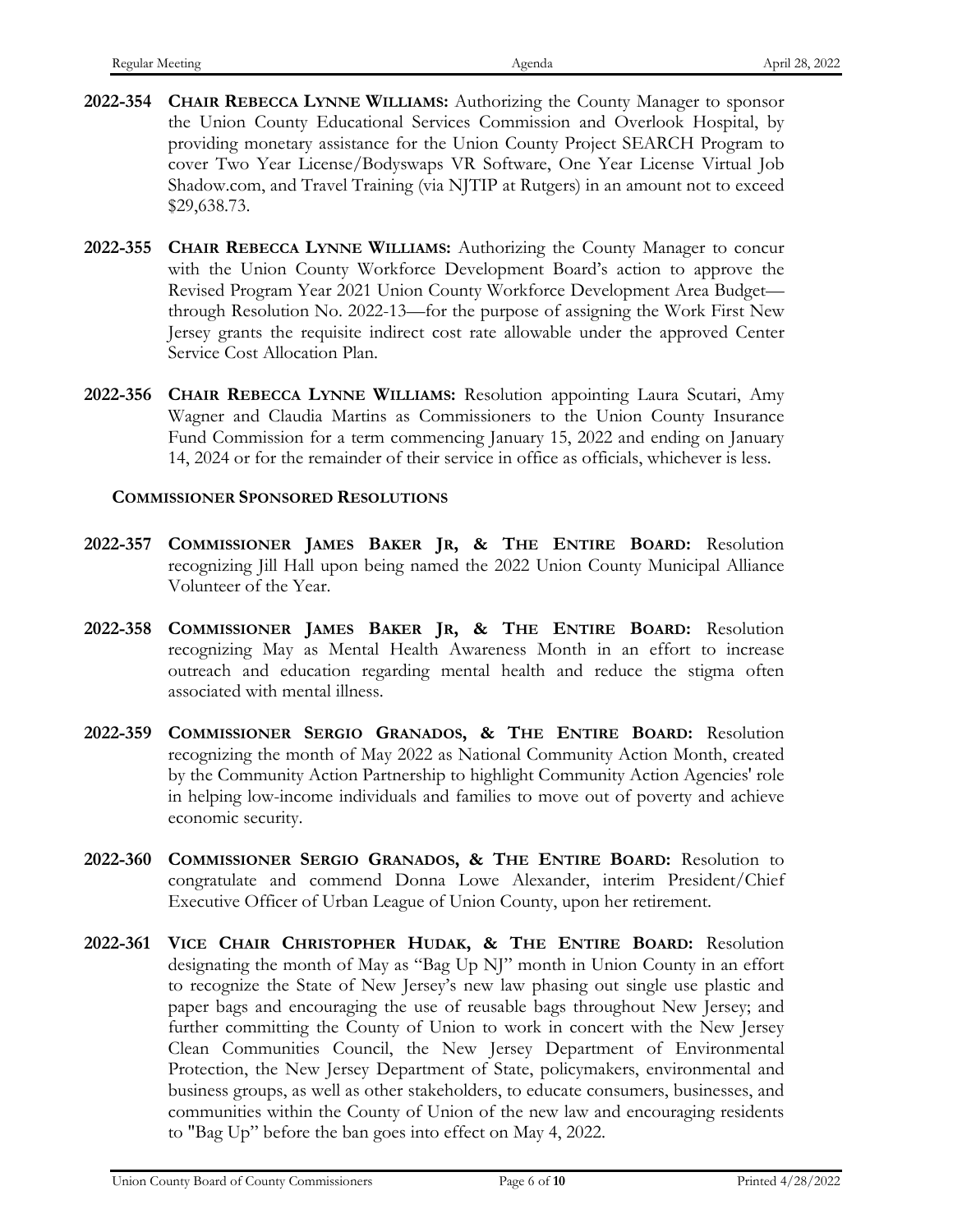- **2022-362 VICE CHAIR CHRISTOPHER HUDAK, COMMISSIONER BETTE JANE KOWALSKI, & THE ENTIRE BOARD:** Resolution congratulating John Glander, of Boy Scout Troop 104 in Scotch Plains, on attaining the rank of Eagle Scout.
- **2022-363 VICE CHAIR CHRISTOPHER HUDAK, COMMISSIONER BETTE JANE KOWALSKI, & THE ENTIRE BOARD:** Resolution congratulating Luke Checchio, of Boy Scout Troop 104 in Scotch Plains, on attaining the rank of Eagle Scout.
- **2022-364 VICE CHAIR CHRISTOPHER HUDAK, COMMISSIONER BETTE JANE KOWALSKI, & THE ENTIRE BOARD:** Resolution congratulating Aidan Mooney, of TROOP 104, on attaining the rank of Eagle Scout.
- **2022-365 VICE CHAIR CHRISTOPHER HUDAK, COMMISSIONER BETTE JANE KOWALSKI, & THE ENTIRE BOARD:** Resolution congratulating Max Mercurio, of Boy Scout Troop 104 of Scotch Plains, on attaining the rank of Eagle Scout.
- **2022-366 VICE CHAIR CHRISTOPHER HUDAK, COMMISSIONER BETTE JANE KOWALSKI, & THE ENTIRE BOARD:** Resolution congratulating Terence M. Downey, of Boy Scout Troop 104, upon earning the rank of Eagle Scout.
- **2022-367 COMMISSIONER LOURDES M. LEON, & THE ENTIRE BOARD:** Resolution recognizing May 2022 as Older Americans Month to advocate for and support the needs of all older adults in Union County.
- **2022-368 CHAIR REBECCA LYNNE WILLIAMS, & THE ENTIRE BOARD:** Resolution proclaiming May 2-6, 2022 as Public Service Recognition Week in Union County; and further joining other local governments and states throughout the nation by extending appreciation to all of our employees for their professionalism, integrity and dedication.
- **2022-369 CHAIR REBECCA LYNNE WILLIAMS, & THE ENTIRE BOARD:** Resolution congratulating Daphne Frances Willard, of Plainfield, upon the celebration of her 100th birthday on May 24, 2022.
- **2022-370 CHAIR REBECCA LYNNE WILLIAMS, COMMISSIONER ALEXANDER MIRABELLA, & THE ENTIRE BOARD:** Resolution recognizing Bobby Valentine, former Mets manager and guest speaker at the 85th Annual Union County Baseball Association Hot Stove Dinner, on Sunday, May 1st 2022.
- **2022-371 CHAIR REBECCA LYNNE WILLIAMS, COMMISSIONER ALEXANDER MIRABELLA, & THE ENTIRE BOARD:** Resolution congratulating Carlos Diaz, Steve Williams and Mike Virgilio upon being inducted into the Union County Baseball Hall of Fame at the Annual Union County Baseball Association Hot Stove Dinner on May 1, 2022.
- **2022-372 CHAIR REBECCA LYNNE WILLIAMS, COMMISSIONER ALEXANDER MIRABELLA, & THE ENTIRE BOARD:** Resolution congratulating Jon Sot upon receiving the Outstanding Male Athlete Award at the Union County Baseball Association Hot Stove Dinner on May 1, 2022.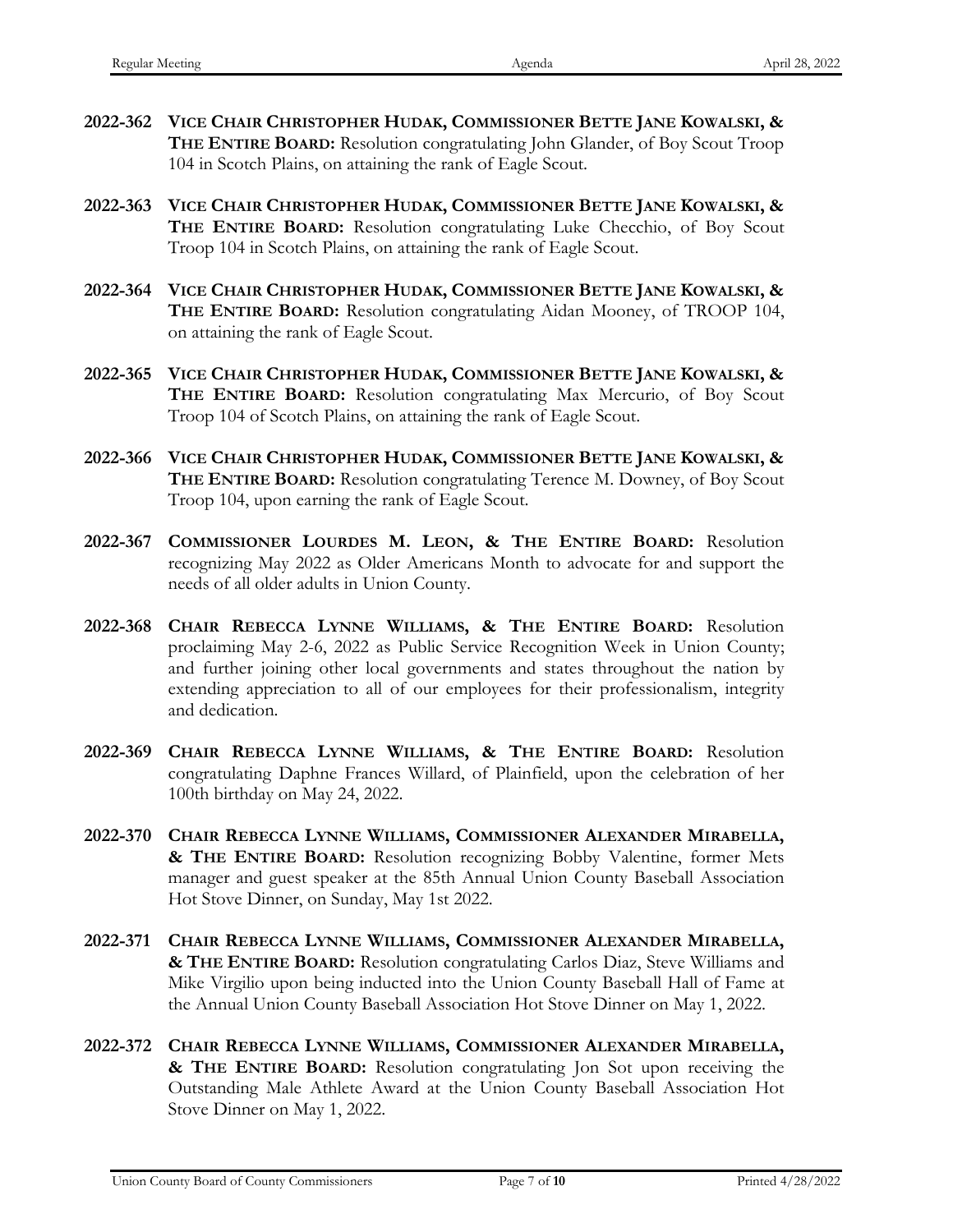- **2022-373 CHAIR REBECCA LYNNE WILLIAMS, COMMISSIONER ALEXANDER MIRABELLA, & THE ENTIRE BOARD:** Resolution congratulating Faith Dobosiewicz upon receiving the Outstanding Female Athlete Award at the Union County Baseball Association Hot Stove Dinner on May 1, 2022.
- **2022-374 CHAIR REBECCA LYNNE WILLIAMS, COMMISSIONER ALEXANDER MIRABELLA, & THE ENTIRE BOARD:** Resolution honoring Tyler Kane upon receiving the Union County Baseball Association Scholarship at the Annual Union County Baseball Association Hot Stove Dinner on May 1, 2022.
- **2022-375 CHAIR REBECCA LYNNE WILLIAMS, COMMISSIONER ALEXANDER MIRABELLA, & THE ENTIRE BOARD:** Resolution honoring Coach Dennis McCaffery and the players of the Cranford Cougars Baseball team for their victory of the Last Dance World Series Championship at the Annual Union County Baseball Association Hot Stove Dinner on May 1, 2022.

## **COMMISSIONER REPORTS AND COMMENTS**

#### **EXECUTIVE SESSION**

To the extent known, the following item will be discussed in Executive Session:

1) Attorney Client privileged communications and discussions relative to litigation concerning the matter entitled Jiminez vs. Union County Improvement Authority and the County of Union.

## **ADJOURNMENT**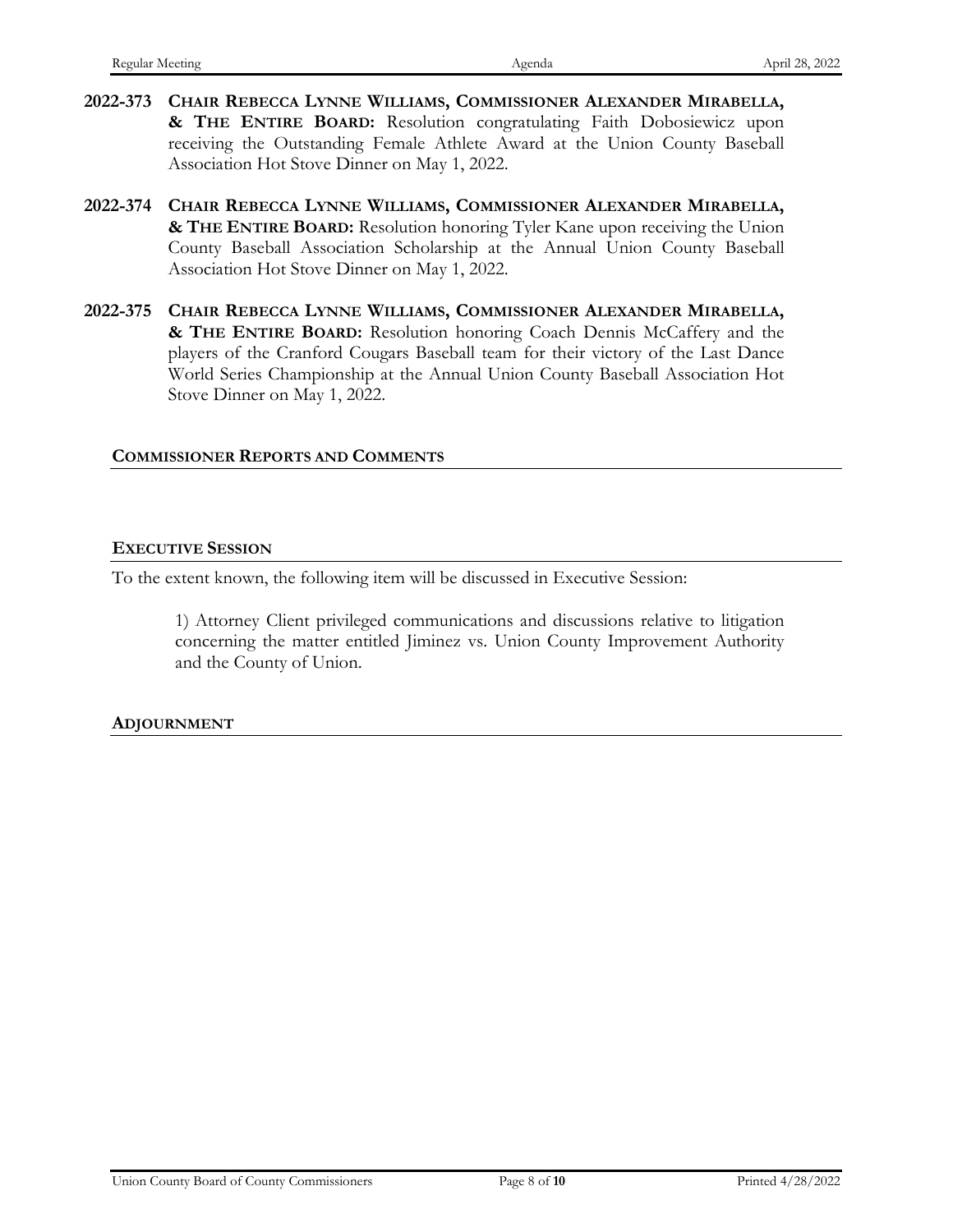# **UNION COUNTY BOARD OF COUNTY COMMISSIONERS 2022 MEETING SCHEDULE**

## **REORGANIZATION MEETING - THURSDAY, JANUARY 6, 2022 at 6:30 pm** Administration Building, 6<sup>th</sup> Floor **Commissioner Meeting Room**

| <b>AGENDA SETTING SESSION</b> | <b>REGULAR MEETINGS</b> |
|-------------------------------|-------------------------|
| <b>January 20, 2022</b>       | January 20, 2022        |
| February 3, 2022              | February 3, 2022        |
| February 17, 2022             | February 17, 2022       |
| March 3, 2022                 | March 3, 2022           |
| March 24, 2022                | March 24, 2022          |
| April 7, 2022                 | April 7, 2022           |
| April 28, 2022*               | April 28, 2022*         |
| May 12, 2022                  | May 12, 2022            |
| May 26, 2022                  | May 26, 2022            |
| June 9, 2022                  | June 9, 2022            |
| June 23, 2022                 | June 23, 2022           |
| July 14, 2022                 | July 14, 2022           |
| August 11, 2022               | August 11, 2022         |
| September 15, 2022            | September 15, 2022      |
| October 6, 2022               | October 6, 2022         |
| October 20, 2022              | October 20, 2022        |
| November 10, 2022             | November 10, 2022       |
| December 1, 2022              | December 1, 2022        |
| December 15, 2022             | December 15, 2022       |

\* April 21, 2022 Agenda Setting Session and Regular Meeting have been rescheduled for April 28, 2022.

Please note that the County of Union's County Commissioners' meetings are to be regularly held on Thursday evenings and are scheduled to be held on the same evening, with the Agenda Setting Session to commence at 6:00pm and the Regular Meeting to commence as soon as possible after the Agenda Setting Session, unless otherwise noted.